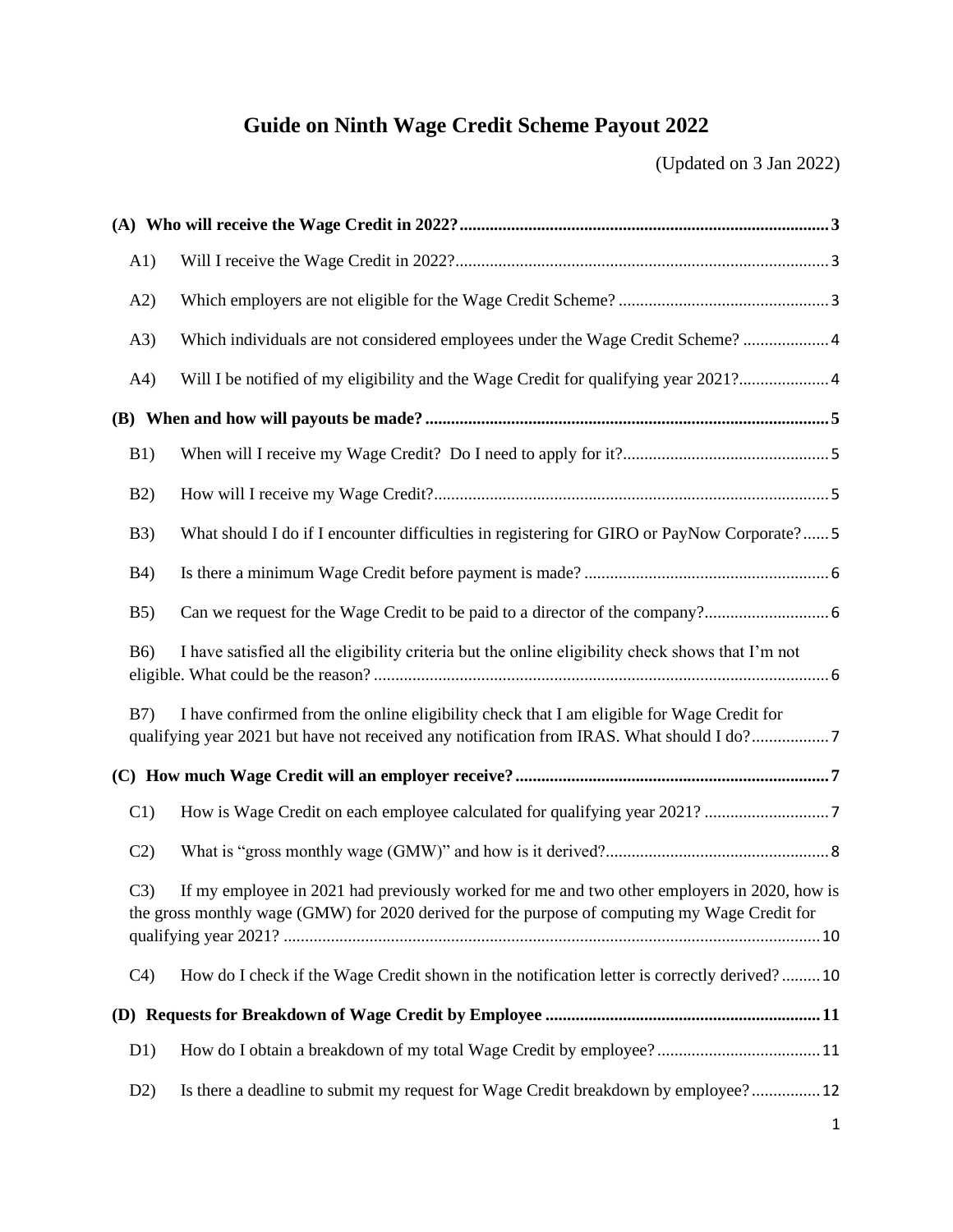| E1)                                                                                                | Can I appeal for re-computation or adjustment of my Wage Credit for qualifying year 2021?.12       |  |
|----------------------------------------------------------------------------------------------------|----------------------------------------------------------------------------------------------------|--|
| E2                                                                                                 | Is there a deadline to submit appeals for re-computation or adjustment of my Wage Credit for       |  |
|                                                                                                    | (F) How will the following changes to the employer's status affect the eligibility for Wage Credit |  |
| F1)                                                                                                |                                                                                                    |  |
| F2)                                                                                                | Change to UEN arising from changes to the type of business entity (e.g. conversion from sole       |  |
| F3)                                                                                                |                                                                                                    |  |
| F <sub>4</sub>                                                                                     |                                                                                                    |  |
| F5)                                                                                                | Issuance of a new UEN due to cancellation of old UEN by ACRA or other Issuance Agencies14          |  |
| (G) How will the following changes to the employee's status affect the eligibility for Wage Credit |                                                                                                    |  |
| G1)                                                                                                |                                                                                                    |  |
| G2)                                                                                                |                                                                                                    |  |
| G3)                                                                                                | Posting or secondment of employee to an overseas branch of a company  15                           |  |
|                                                                                                    |                                                                                                    |  |
| H1)                                                                                                |                                                                                                    |  |
| H2)                                                                                                |                                                                                                    |  |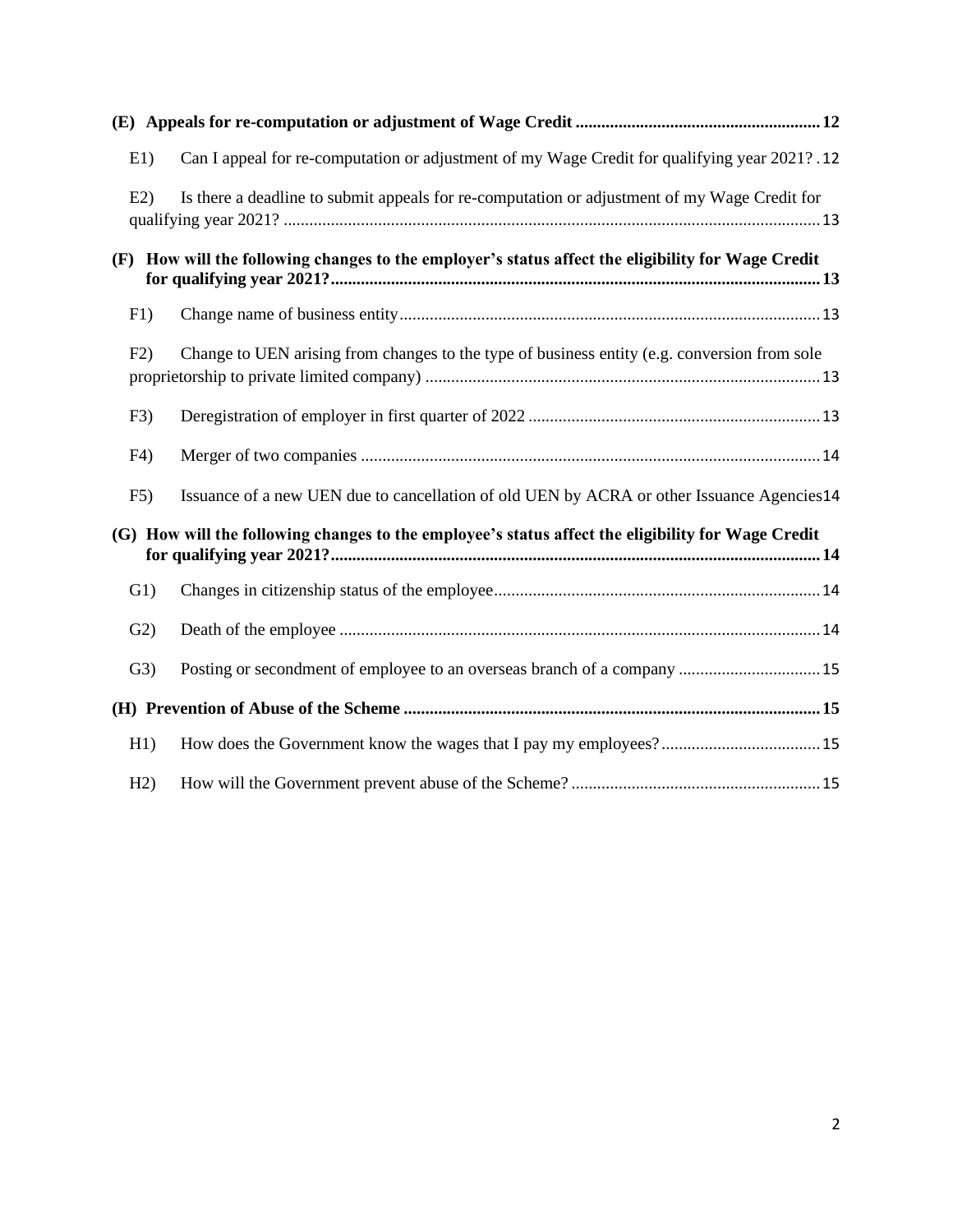### <span id="page-2-0"></span>**(A) Who will receive the Wage Credit in 2022?**

### <span id="page-2-1"></span>**A1) Will I receive the Wage Credit in 2022?**

*Employers* who qualify for Wage Credit for the qualifying year 2021 will receive their Wage Credit in 2022.

You will qualify for Wage Credit for the qualifying year 2021 if you are an employer with Singapore Citizen employees who satisfy the following conditions:

- (a) Received CPF contributions from you for at least three calendar months in 2021
- (b) Received CPF contributions from you, or any other single employer, for at least three calendar months in 2020
- (c) Earned a gross monthly wage  $(GMW)^*$  of up to the Gross Monthly Wage ceiling<sup>\*\*</sup>.
- (d) The GMW earned in the qualifying year must be increased by a minimum \$50 over the preceding year. If the minimum GMW increase given to an employee in 2020 is sustained by the same employer in 2021, the same employer will continue to receive the Wage Credit for the qualifying year 2021.
- (e) Employee must not be the business owner of the firm (i.e. shareholder cum director; member cum director of the company, sole-proprietor, or partner), or a selfemployed individual

\*GMW is the total wages paid by the employer to the employee in a calendar year, divided by the number of calendar months in which CPF contributions were paid on these wages. Total wages include all allowances and payments for which contributions to CPF is required, including basic salary and additional wages such as overtime pay, commissions and bonuses; but excluding employer CPF contributions. See C2 for further explanation and illustration.

\*\*As announced in Budget 2020, the qualifying gross wage ceiling was raised from \$4,000 to \$5,000 for 2019 and 2020. In Budget 2021, the Scheme was extended by one more year to cover wage increases given in 2021, and subject to the same qualifying gross wage ceiling of \$5,000.

### <span id="page-2-2"></span>**A2) Which employers are not eligible for the Wage Credit Scheme?**

All employers are eligible for the Scheme, except the following government-related entities or entities not registered in Singapore. This is consistent with the Special Employment Credit Scheme and the former Jobs Credit Scheme.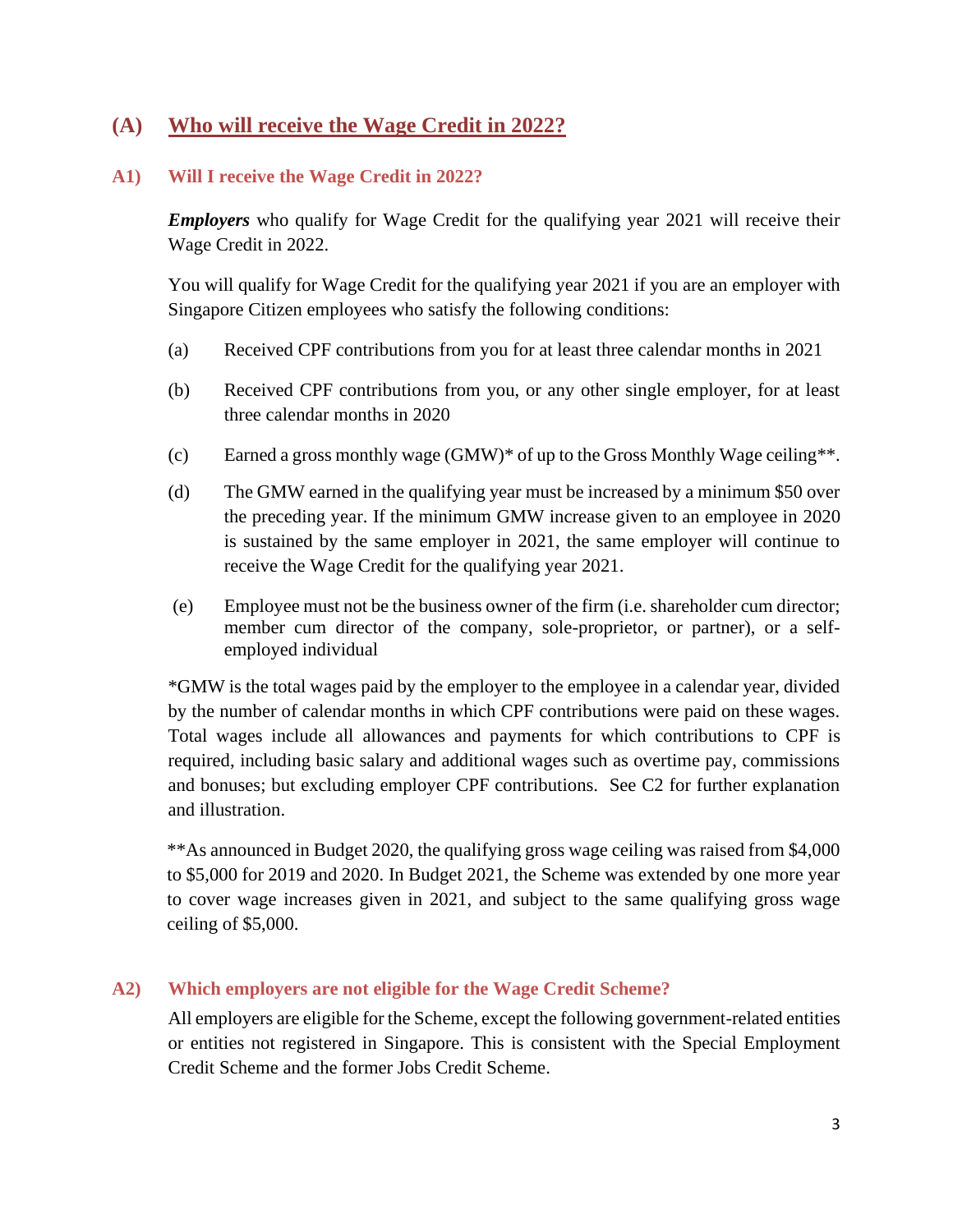- a. Local Government Agencies, incl. Organs of State, Ministries and Departments, Statutory Boards
- b. Government and Government-Aided Schools
- c. PA Services and Grassroot Units
- d. High Commissions, Embassies, Trade Offices, Consulate
- e. Unregistered Local/Foreign Entities
- f. Foreign Military Units
- g. Representative offices of Foreign companies, Foreign Government Agencies, Foreign Trade Associations/ Foreign Chambers/ Foreign Non-profit Organisations/ Foreign Law Practices
- h. Bank Representative Offices/ Insurance Representative Offices/ Other Financial Representative Offices (registered with MAS); News Bureaus (which are representative offices)
- i. International Organisations
- j. Entities which pay CPF but are not registered in Singapore

In addition, the Government reserves the right not to pay Wage Credit to any employer that has been convicted of any offence or is dormant (i.e. no business done).

### <span id="page-3-0"></span>**A3) Which individuals are not considered employees under the Wage Credit Scheme?**

- Sole proprietors and partners of general partnerships/ limited liability partnerships/ limited partnerships
- Employees who are both shareholders and directors (as defined in Section 4(1) of the Companies Act) of the company they are employed in, or employees who are both members and directors in the case of a company limited by guarantee
- Self-employed individuals including but not limited to commission agents and owners of professional practices

The Wage Credit Scheme aims to encourage employers to share productivity gains with their employees. As individuals listed above are also owners/ members/ directors of the company or business, they are not considered employees for the purpose of the Scheme.

### <span id="page-3-1"></span>**A4) Will I be notified of my eligibility and the Wage Credit for qualifying year 2021?**

IRAS will notify eligible employers by post of the Wage Credit payable to them by 31 Mar 2022.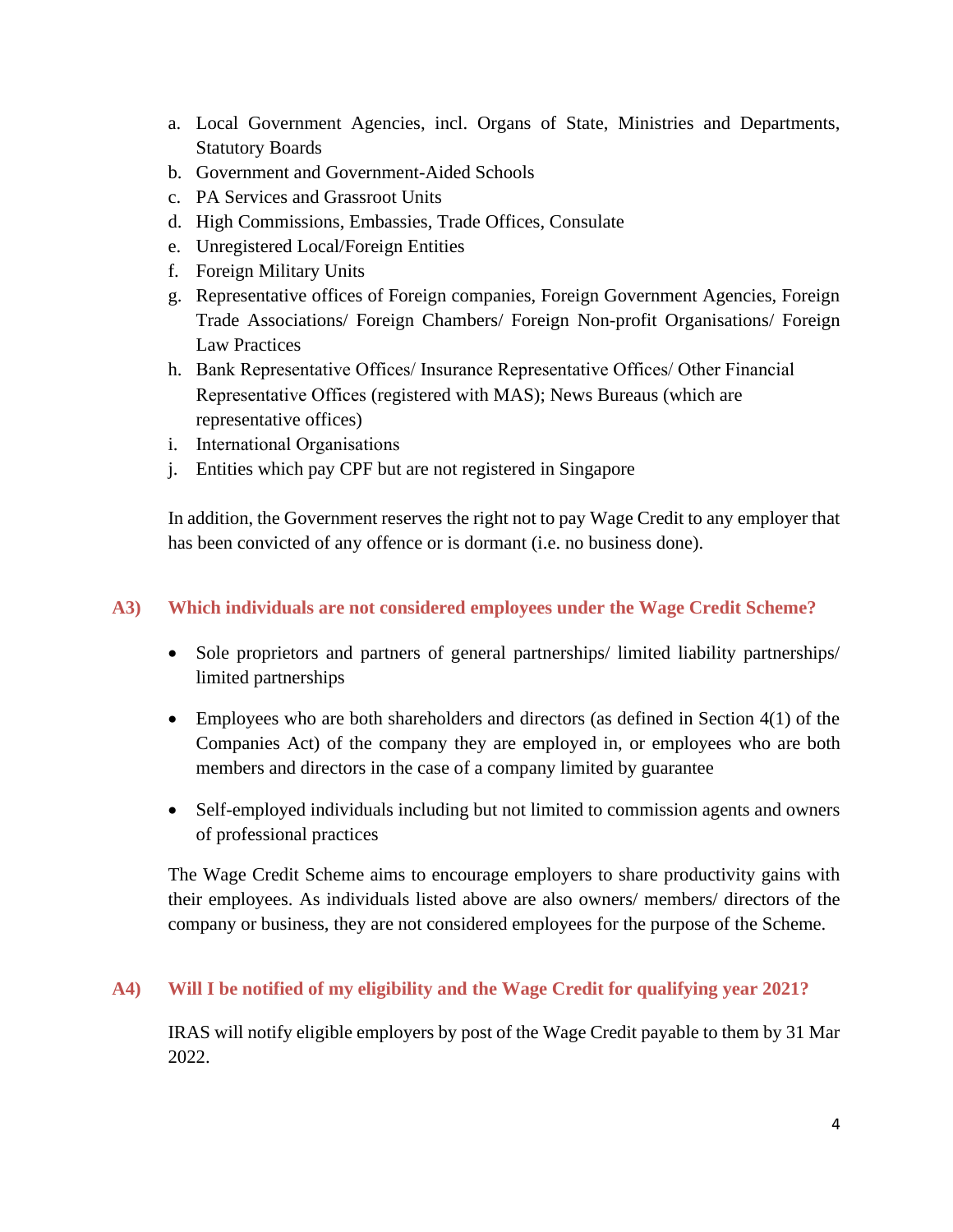From the last week of Mar 2022 till 31 Oct 2022, you may also check your eligibility from the [WCS website](https://mytax.iras.gov.sg/ESVWeb/default.aspx?target=EmployerEligibilitySearch) using your UEN or NRIC/FIN number (if UEN is not available). You should ensure that your CPF Submission Number (CSN) registered with CPF Board for making CPF contributions should be tied to a current and valid UEN.

### <span id="page-4-0"></span>**(B) When and how will payouts be made?**

#### <span id="page-4-1"></span>**B1) When will I receive my Wage Credit? Do I need to apply for it?**

Eligible employers will receive their Wage Credit for qualifying year 2021 by 31 Mar 2022.

You do not need to apply for the Wage Credit. The Wage Credit for the qualifying year 2021 will be derived based on the CPF contributions that employers had made for the employees' 2018 to 2021 wages. The deadline for the employers to make CPF contributions for 2021 wages is 14 Jan 2022.

#### <span id="page-4-2"></span>**B2) How will I receive my Wage Credit?**

If you have an existing GIRO bank account with IRAS for the payment of income tax or GST, or a bank account that is registered with PayNow Corporate, the Wage Credit will be directly credited to your GIRO bank account or the bank account that is registered with PayNow Corporate by 31 Mar 2022.

If you do not have any GIRO bank account with IRAS or have not registered with PayNow Corporate, your WCS payouts will be retained until you have successfully registered for GIRO for Income Tax/GST or for PayNow Corporate.

### <span id="page-4-3"></span>**B3) What should I do if I encounter difficulties in registering for GIRO or PayNow Corporate?**

#### **GIRO:**

Businesses, including clubs and associations, may register for GIRO by completing an [application form](https://www.iras.gov.sg/quick-links/forms/other-taxes-and-services/giro-application-forms) for IRAS' and the relevant bank's processing. Upon successful processing, a notification letter will be mailed to the business' registered address.

Individual business owners (that hire and contribute CPF to employees using NRIC/FIN as CPF Submission Number) can set up **Individual Income Tax** GIRO instantly through [online](https://www.iras.gov.sg/quick-links/forms/other-taxes-and-services/giro-application-forms) application at myTax Portal, or internet banking platforms offering this service.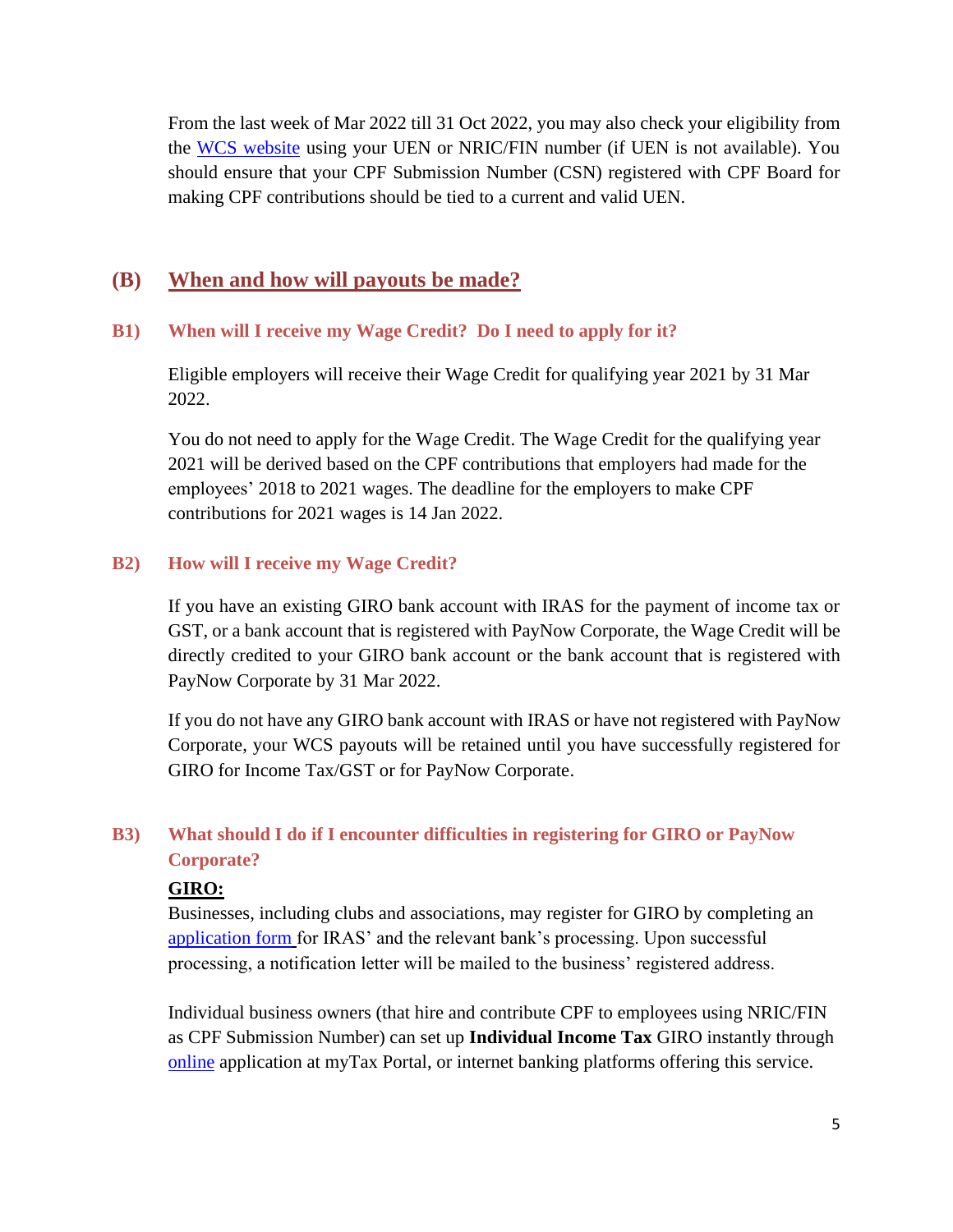Upon successful GIRO registration, GIRO will be the default payment mode for IRAS' related transactions such as tax payments.

Please email [wcs@iras.gov.sg](mailto:wcs@iras.gov.sg) or call our helpline at 1800-3524727 (8 a.m. - 5 p.m. from Mon to Fri) for assistance.

### **PayNow:**

Employers can set up your PayNow Corporate account instantly, simply by linking your UEN / NRIC / FIN to your bank account via internet banking. For example, ROC (2019XXXXXA), ROB (531XXXXXA), UEN (T19LLXXXXA). For PayNow assistance, please approach your bank.

#### <span id="page-5-0"></span>**B4) [Is there a minimum Wage Credit before payment is made?](javascript:void(0);)**

For employers who have GIRO bank accounts with IRAS or have registered with PayNow Corporate [by linking the organisation's UEN (without suffix) to the bank account], their Wage Credit will be credited directly to the bank account regardless of the amount.

### <span id="page-5-1"></span>**B5) Can we request for the Wage Credit to be paid to a director of the company?**

No. Wage Credit will only be paid to the company and not to any director.

### <span id="page-5-2"></span>**B6) I have satisfied all the eligibility criteria but the online eligibility check shows that I'm not eligible. What could be the reason?**

It is likely that an invalid UEN or a different UEN was used to make CPF contributions for your employees.

If you would like us to review your case, please complete the *[Appeal Form](https://www.iras.gov.sg/irashome/uploadedFiles/IRASHome/Schemes/WCS%20Appeal%20Form%20QY2019.pdf)* and email a scanned copy of the completed Appeal Form and the relevant supporting documents to [wcs@iras.gov.sg](mailto:wcs@iras.gov.sg) by 30 Jun 2022. IRAS reserves the right to request for the original hardcopy of the Appeal Form for verification.

Only appeals on Wage Credit for that particular qualifying year, and not previous years, will be considered. Each appeal will be considered on a case-by-case basis.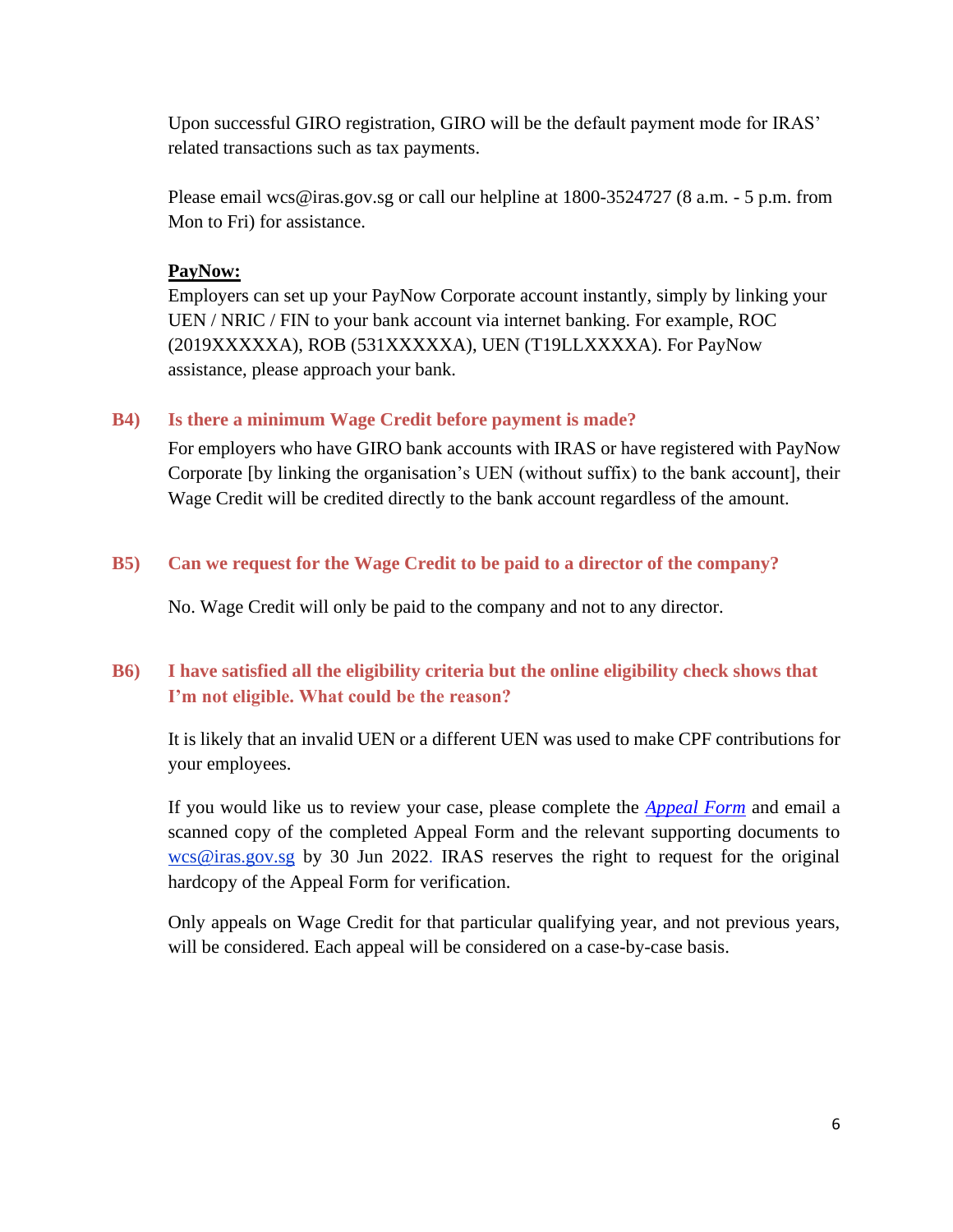<span id="page-6-0"></span>**B7) I have confirmed from the online eligibility check that I am eligible for Wage Credit for qualifying year 2021 but have not received any notification from IRAS. What should I do?** 

If you are eligible for Wage Credit for qualifying year 2021, IRAS will notify you by post by 31 Mar 2022.

You should ensure that you have updated your registered address with ACRA or the Issuance Agency of the UEN.

If you still did not receive a notification letter from IRAS, please email IRAS at [wcs@iras.gov.sg](mailto:wcs@iras.gov.sg).

### <span id="page-6-1"></span>**(C) How much Wage Credit will an employer receive?**

<span id="page-6-2"></span>**C1) How is Wage Credit on each employee calculated for qualifying year 2021?**

#### **Mar 2022 Payout**:

Wage Credit on each employee  $= 15\%$  x qualifying wage increase in 2021 x number of months of CPF contribution in 2021.

Example: Suppose an employer hired an employee from Jan 2018 to Dec 2021. In 2018, the employee earned a GMW of \$2,700, which was further increased to \$2,900 in 2019, \$3,100 in 2020 and \$3,200 in 2021.

#### **Wage Credit for Qualifying Year 2021 to be received in Mar 2022**

| Qualifying wage increase in 2021       | $=$ GMW in 2021 – GMW in 2020<br>$=$ \$3,200 $-$ \$3,100<br>$= $100$                                                                     |
|----------------------------------------|------------------------------------------------------------------------------------------------------------------------------------------|
| Sustained wage increase in 2021        | $=$ (GMW in 2020 – GMW in 2019) +<br>(GMW in $2019 -$ GMW in $2018$ )<br>$=$ (\$3,100 - \$2,900) +<br>$(\$2,900 - \$2,700)$<br>$=$ \$400 |
| Total qualifying wage increase in 2021 | $= $100 + $400$<br>$= $500$                                                                                                              |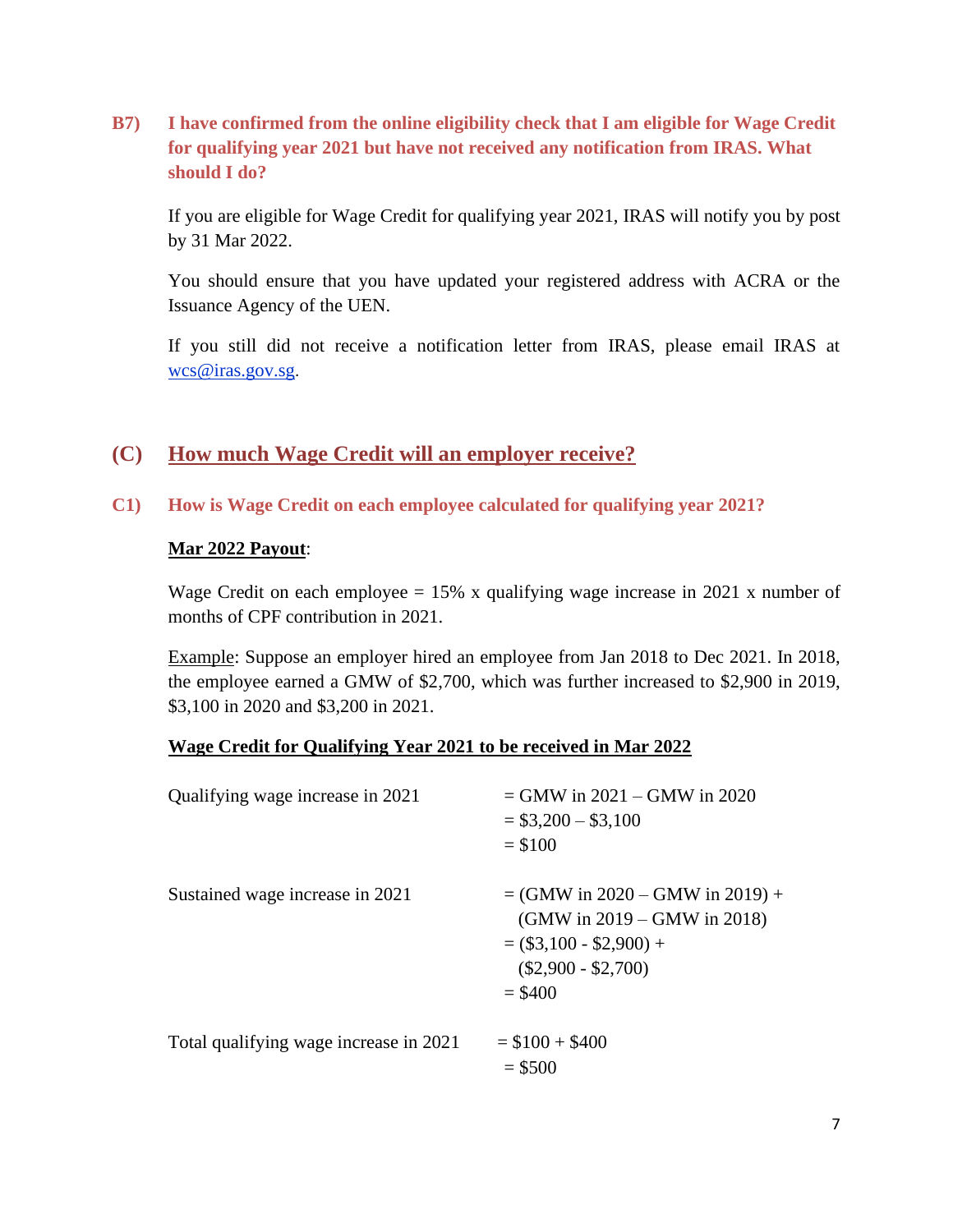| Wage Credit for qualifying year 2021 |                                       |
|--------------------------------------|---------------------------------------|
| <b>Mar 2022</b>                      | $= 15\% \times $500 \times 12$ months |
|                                      | $=$ \$900                             |

#### <span id="page-7-0"></span>**C2) What is "gross monthly wage (GMW)" and how is it derived?**

Gross monthly wage (GMW) is defined as the total wages paid by the employer to the employee in the calendar year that attract CPF contributions (including basic salary, allowances, commissions and bonuses), divided by the number of calendar months in which CPF contributions were made. Total wages exclude employer CPF contributions.

Total wages are computed from the CPF contributions that the employer makes for the employee for each month, on the remuneration for which CPF contributions are payable under the CPF Act.

Where the employee did not work for the full month in any calendar month, the GMW would not be pro-rated to the actual number of days worked in that month. This is to enable the WCS payouts to be automatically and expediently computed and disbursed, without the need for employers to apply for the Scheme and without the need for the employers to declare the number of days the employees worked for them in every calendar month. Thus, the GMW could lead to a lower figure than the average monthly wage pro-rated by the actual number of days worked.

As the Wage Credit amount is computed based on the increase in the GMW over a twoyear period, this way of deriving the GMW may work to the advantage or disadvantage of some employers in some cases and in some years. However, a lower GMW in any year could also mean a higher qualifying wage increase and therefore a high Wage Credit amount in the following year.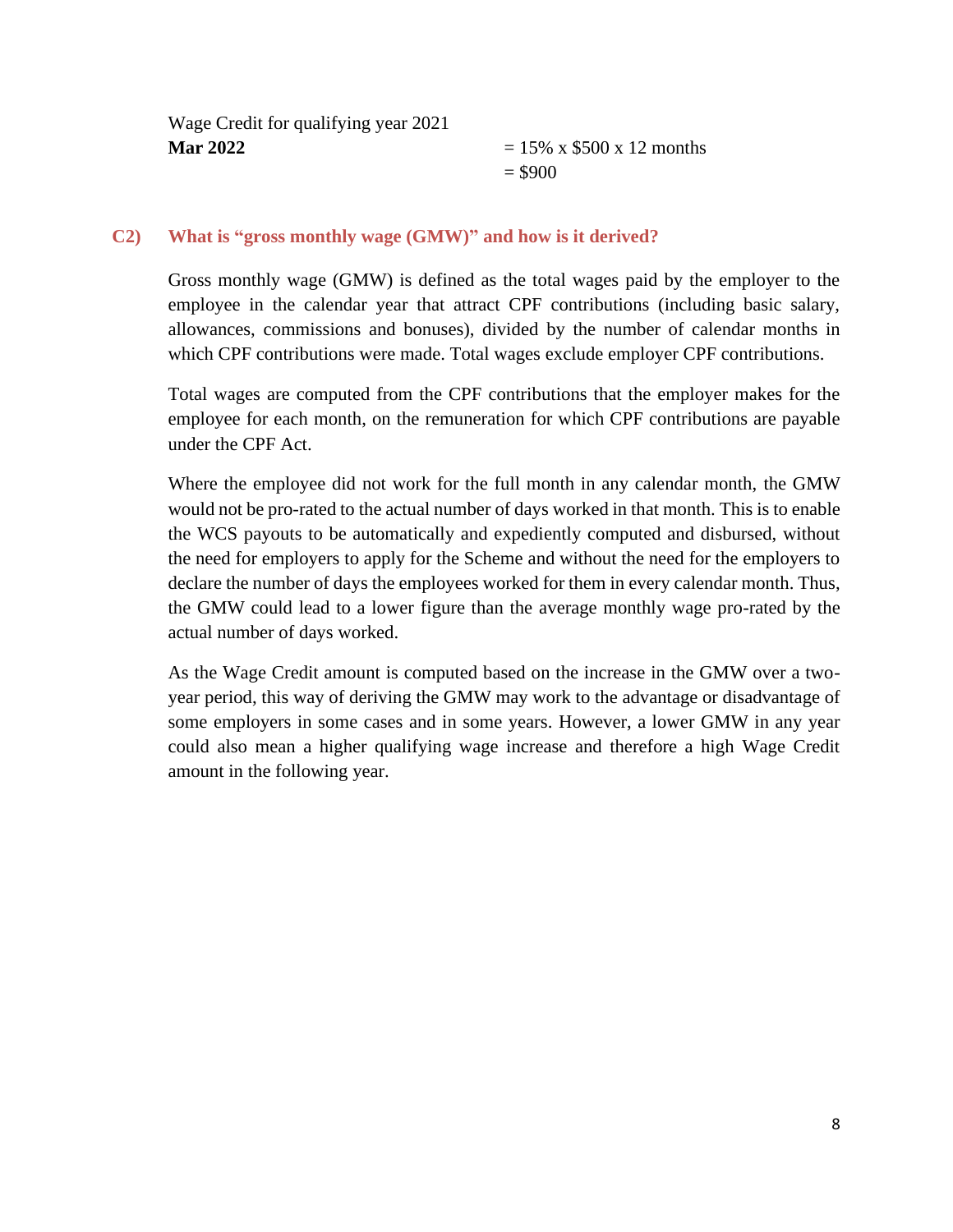### ILLUSTRATION



Example 1: Suppose an employer hired an employee from 1 Jan 2018 to 30 Apr 2021.

|                              | 2018         | 2019       | 2020       | 2021           |
|------------------------------|--------------|------------|------------|----------------|
| Number of<br>calendar months |              |            |            |                |
| of CPF                       | 12           | 12         | 12         | $\overline{4}$ |
| contributions                |              |            |            |                |
|                              |              |            |            |                |
| Basic monthly                |              |            |            |                |
| wage                         | \$3,000      | \$3,200    | \$3,400    | \$3,600        |
|                              |              |            |            |                |
| Monthly                      |              |            |            |                |
| transport                    | \$300        | \$300      | \$300      | \$300          |
| allowance                    |              |            |            |                |
|                              |              |            |            |                |
| Annual bonus                 | $\mathbf{0}$ | \$1,000    | \$1,000    | \$1,000        |
|                              |              |            |            |                |
| <b>Gross monthly</b>         | \$3,300      | \$3,583.33 | \$3,783.33 | \$4,150        |
| wage                         |              |            |            |                |

**Employee's GMW in 2018:**  $[(\$3,000 + \$300) \times 12 \text{ months}] / 12 = \$3,300$ **Employee's GMW in 2019:** [(\$3,200 + \$300) x 12 months + \$1,000] / 12 = \$3,583.33 **Employee's GMW in 2020:**  $[(\$3,400 + \$300) \times 12 \text{ months} + \$1,000] / 12 = \$3,783.33$ **Employee's GMW in 2021:**  $[(\$3,600 + \$300) \times 4 \text{ months} + \$1,000] / 4 = \$4,150$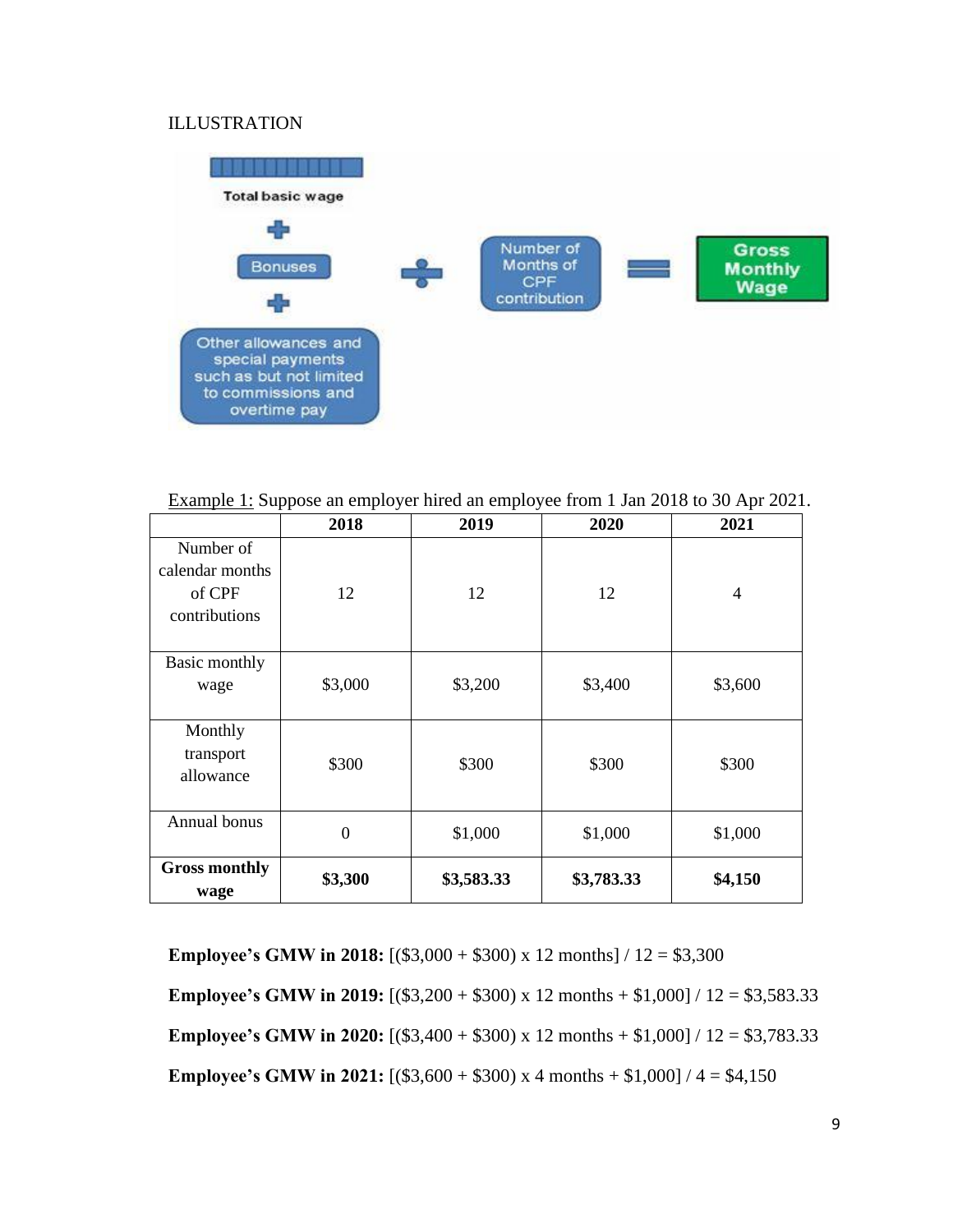### <span id="page-9-0"></span>**C3) If my employee in 2021 had previously worked for me and two other employers in 2020, how is the gross monthly wage (GMW) for 2020 derived for the purpose of computing my Wage Credit for qualifying year 2021?**

If your employee had worked for you for at least 3 months in both 2021 and 2020, his Wage Credit in 2021 is computed based on the increase in GMW that you gave him in 2021 over the GMW that you gave him in 2020, regardless of the wages that other employers gave him in 2020.

However, if your employee worked less than 3 months for you in 2020, but he worked for at least 3 months each for two other employers in 2020, his Wage Credit in 2021 is computed based on the increase in GMW that you give him in 2021 over the highest GMW that he earns from his other employers in 2020.

### <span id="page-9-1"></span>**C4) How do I check if the Wage Credit shown in the notification letter is correctly derived?**

Wage Credit for each employee is derived from the CPF contributions made by his employer on the wages paid to him. You can use the WCS Calculator at [www.iras.gov.sg/irasHome/wcs.aspx](http://www.iras.gov.sg/irasHome/wcs.aspx) to check your calculation against the amount shown in the notification letter. Minor deviations could be due to rounding differences. If there are significant differences, please check if the CPF contributions were made correctly.

Example: Suppose an employer hires an employee from Jan 2018 to Dec 2021. The employer made monthly CPF contributions (employer's and employee's share) of \$1,147 in 2018, \$1,221 in 2019, \$1,295 in 2020 and \$1,369 in 2021 for the employee. Assuming the total CPF contribution rate is 37%.

|                         | 2018          | 2019        | 2020          | 2021        |
|-------------------------|---------------|-------------|---------------|-------------|
| Number of               |               |             |               |             |
| qualifying months       | 12            | 12          | 12            | 12          |
| on employer's           |               |             |               |             |
| payroll                 |               |             |               |             |
| Monthly total           | \$1,147       | \$1,221     | \$1,295       | \$1,369     |
| <b>CPF</b> contribution |               |             |               |             |
| <b>Gross monthly</b>    | $$1,147/37\%$ | \$1,221/37% | $$1,295/37\%$ | \$1,369/37% |
| wage                    | $= $3,100$    | $= $3,300$  | $= $3,500$    | $= $3,700$  |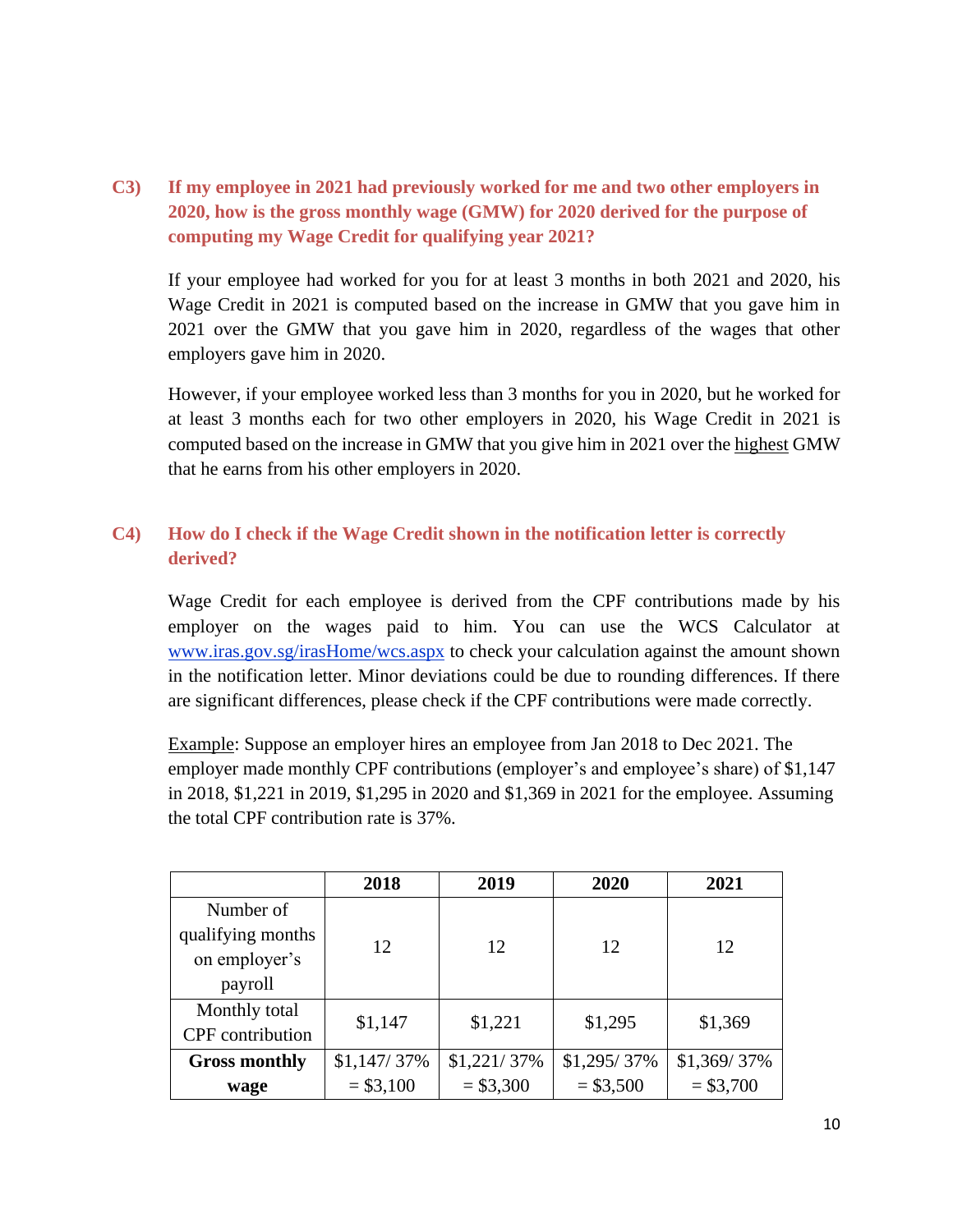### **Wage Credit for Qualifying Year 2021 to be received in Mar 2022**

| Qualifying wage increase in 2021       | $=$ GMW in 2021 – GMW in 2020<br>$=$ \$3,700 - \$3,500<br>$= $200$      |
|----------------------------------------|-------------------------------------------------------------------------|
| Sustained wage increase in 2021        | $=$ (GMW in 2020 – GMW in 2018)<br>$= (\$3,500 - \$3,100)$<br>$=$ \$400 |
| Total qualifying wage increase in 2021 | $= $200 + $400$<br>$= $600$                                             |
| Wage Credit for qualifying year 2021   | $= 15\% \times $600 \times 12$ months<br>$= $1,080$                     |

### <span id="page-10-0"></span>**(D) Requests for Breakdown of Wage Credit by Employee**

### <span id="page-10-1"></span>**D1) How do I obtain a breakdown of my total Wage Credit by employee?**

From the last week of Mar 2022 till 30 Jun 2022, you may submit an online request for a breakdown of your total Wage Credit by employee, on the WCS [website.](https://mytax.iras.gov.sg/ESVWeb/default.aspx?target=EmployerBreakdownRequest) For security and operational reasons, any request for breakdown of Wage Credit will only be accepted via the online request form.

Employee records not exceeding 100 will be mailed to the business's registered address by ordinary mail within ten working days from the date of request.

For employee records exceeding 100, processing fees of \$100-\$150 apply. The records will be provided via myTax Mail at myTax Portal within ten working days from the date of receipt of payment.

Should the request for Wage Credit breakdown pertain to new hires, consent would have to be obtained from the new hires as their Wage Credit amounts might indirectly disclose their wages from their previous employment. Consent has to be obtained even if the new hire has ceased employment.

To show proof that you have obtained consent from your new employees, please download and complete the following forms: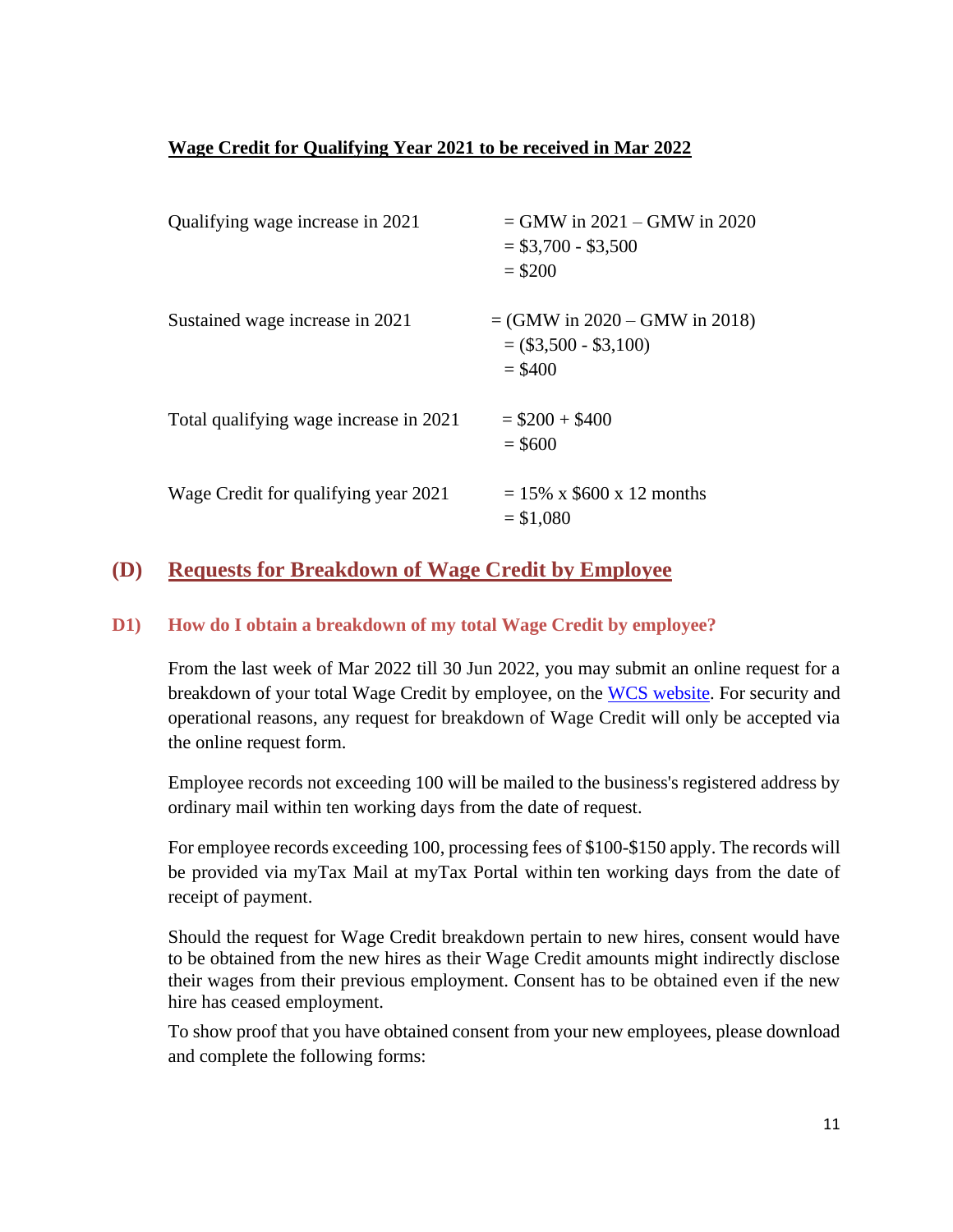- i) *[Consent Form](https://www.iras.gov.sg/irashome/uploadedFiles/IRASHome/Schemes/WCS%20Consent%20form%20(for%20new%20employees)%20QY2019.pdf)* for each new employee to sign, which you should retain and produce only upon request by IRAS; and
- ii) *[Declaration Form](https://www.iras.gov.sg/irashome/uploadedFiles/IRASHome/Schemes/WCS%20DECLARATION%20FORM_Breakdown%20Request%20QY2019.pdf)* to declare that each new employee has signed the above consent form. Please sign and return the declaration form to IRAS at [wcs@iras.gov.sg,](mailto:wcs@iras.gov.sg) **within a month** from the date of request:

IRAS reserves the right to request for the consent forms signed by each new employee, to verify that they have been signed.

### <span id="page-11-0"></span>**D2) Is there a deadline to submit my request for Wage Credit breakdown by employee?**

All requests for breakdown of Wage Credit by employee must be submitted by 30 Jun 2022.

### <span id="page-11-1"></span>**(E) Appeals for re-computation or adjustment of Wage Credit**

### <span id="page-11-2"></span>**E1) Can I appeal for re-computation or adjustment of my Wage Credit for qualifying year 2021?**

Wage Credit for each employee is derived from the monthly CPF contributions made by his employer on his 2018, 2019 and 2020 wages. Use the *[WCS Calculator](https://www.iras.gov.sg/IRASHome/Schemes/Businesses/Wage-Credit-Scheme--WCS-/)* to check your calculation against the amount shown in the notification letter. Minor deviation could be due to rounding differences. If there are significant differences, please check if the CPF contributions were made correctly.

If you wish to appeal for a re-computation or adjustment of your Wage Credit, please complete the *[Appeal Form](https://www.iras.gov.sg/irashome/uploadedFiles/IRASHome/Schemes/WCS%20Appeal%20Form%20QY2019.pdf)* and email a scanned copy of the completed Appeal Form and relevant supporting documents a[t wcs@iras.gov.sg](mailto:wcs@iras.gov.sg) by 30 Jun 2022. IRAS reserves the right to request for the original hardcopy of the Appeal Form for verification.

Appeals will be considered on a case-by-case basis. You must substantiate your claim with supporting documents. Where necessary, IRAS may request for additional supporting documents and/or seek a statutory declaration from the appellant/ his employees.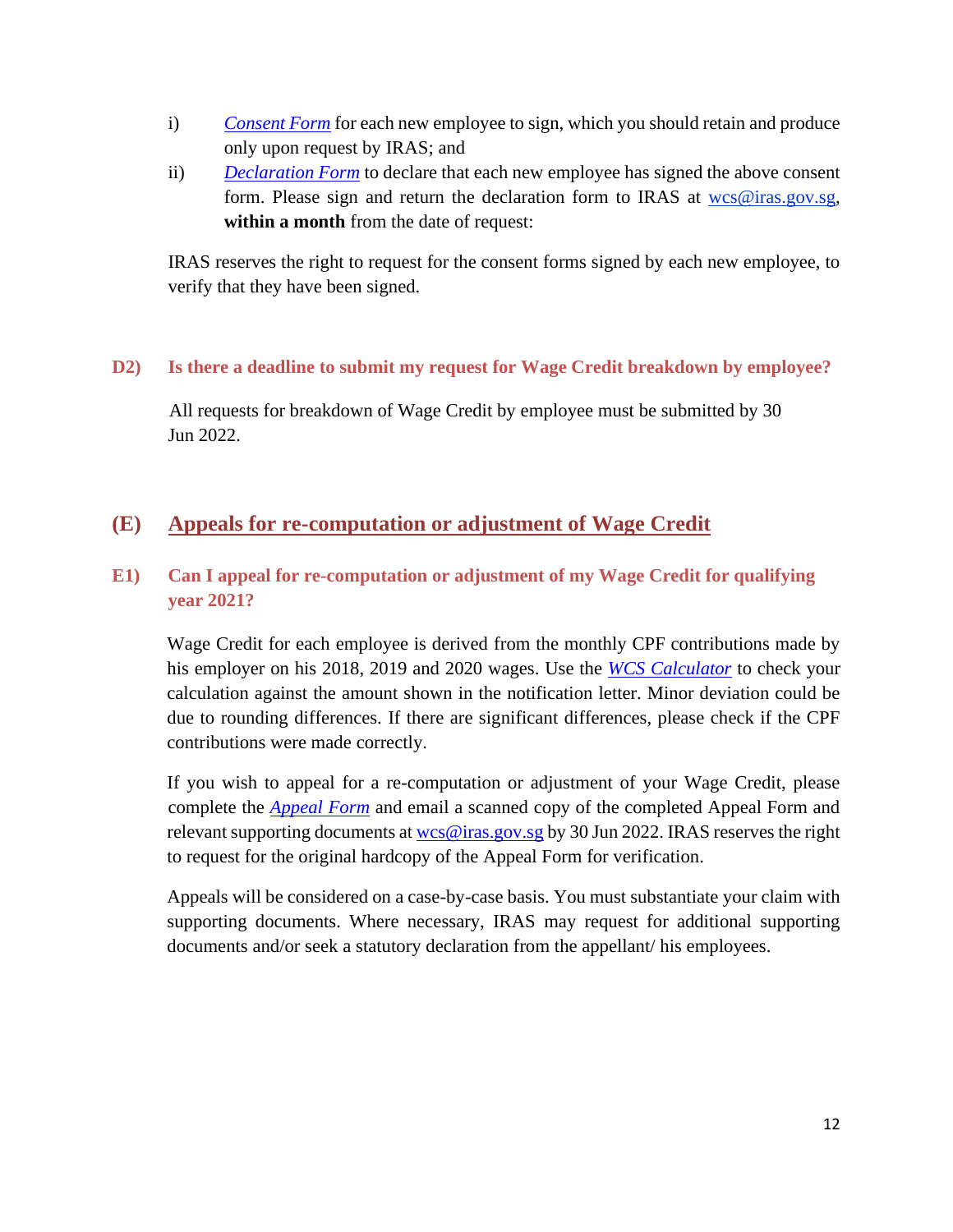### <span id="page-12-0"></span>**E2) Is there a deadline to submit appeals for re-computation or adjustment of my Wage Credit for qualifying year 2021?**

All appeals, together with the necessary supporting documents, must reach IRAS by 30 Jun 2022.

# <span id="page-12-1"></span>**(F) How will the following changes to the employer's status affect the eligibility for Wage Credit for qualifying year 2021?**

#### <span id="page-12-2"></span>**F1) Change name of business entity**

If the name of the business entity has been changed without any change to the UEN, it would not affect the eligibility of the business entity. Wage Credit will be automatically paid to the business entity bearing the new name, provided the name of the business entity has been updated with ACRA by Dec 2021.

If the UEN of the business entity was changed in 2020 or 2021, leading to either no Wage Credit or a lower Wage Credit given, you may appeal to IRAS to re-compute the Wage Credit only if there was a transfer of rights and obligations from the old UEN to the new UEN. The appeal must be submitted by 30 Jun 2022 with supporting documents. See (E) Appeals.

### <span id="page-12-3"></span>**F2) Change to UEN arising from changes to the type of business entity (e.g. conversion from sole proprietorship to private limited company)**

A change of the UEN would affect the Wage Credit eligibility. If the change has led to either no Wage Credit or a lower Wage Credit given, you may appeal to IRAS to recompute the WCS payout only if there was a transfer of rights and obligations from the old UEN to the new UEN. The appeal must be submitted by 30 Jun 2022 with supporting documents. See (E) Appeals.

#### <span id="page-12-4"></span>**F3) Deregistration of employer in first quarter of 2022**

The gross monthly wage and Wage Credit for the qualifying year 2021 can only be computed after the end of the year 2021, and the payout will only be disbursed to the registered employer in Mar 2022. If you have deregistered in the first quarter of 2022 (e.g. businesses and companies that had dissolved, struck off, terminated or ceased registration), you would not automatically receive the Wage Credit.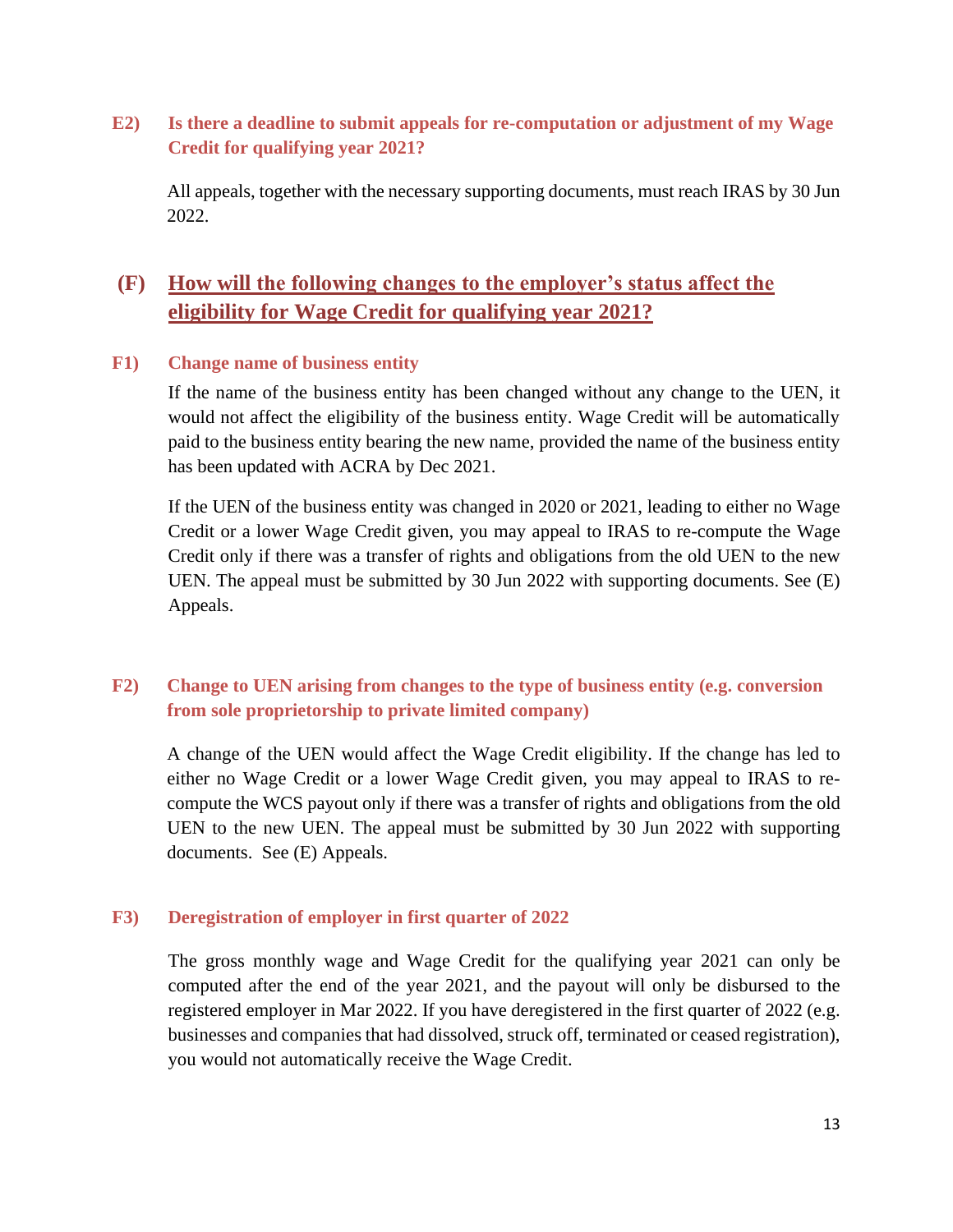#### <span id="page-13-0"></span>**F4) Merger of two companies**

If the UEN of the company remains the same, Wage Credit will automatically be paid to the same UEN. If the UEN is changed, the company may appeal to IRAS to re-compute the Wage Credit for the new UEN. Appeals will be considered on a case-by-case basis, to establish if the amalgamation occurred pursuant to Part VII of the Singapore Companies Act, and if the rights, obligations and all assets have been transferred to the new company.

### <span id="page-13-1"></span>**F5) Issuance of a new UEN due to cancellation of old UEN by ACRA or other Issuance Agencies**

The entity may appeal to IRAS to re-compute the Wage Credit for the new UEN. Appeals will be considered on a case-by-case basis, to establish that the old UEN was cancelled and replaced by a new UEN to the same business entity.

# <span id="page-13-2"></span>**(G) How will the following changes to the employee's status affect the eligibility for Wage Credit for qualifying year 2021?**

#### <span id="page-13-3"></span>**G1) Changes in citizenship status of the employee**

Only the months in 2020 and 2021 in which an employee was Singapore Citizen will count towards the minimum three months of CPF contribution in 2020 and 2021. Employers will also receive Wage Credit only for the months in 2021 in which the employee was a Singapore Citizen.

If a non-Singapore Citizen becomes a Singapore Citizen in a given month, that month will be considered for Wage Credit computation. If a Singapore Citizen renounces his citizenship (i.e. becomes a non-Singapore Citizen) in a given month, no wage credit will be computed from the following month onwards.

#### <span id="page-13-4"></span>**G2) Death of the employee**

Wages for the months following the death of the employee will not be considered for the Wage Credit.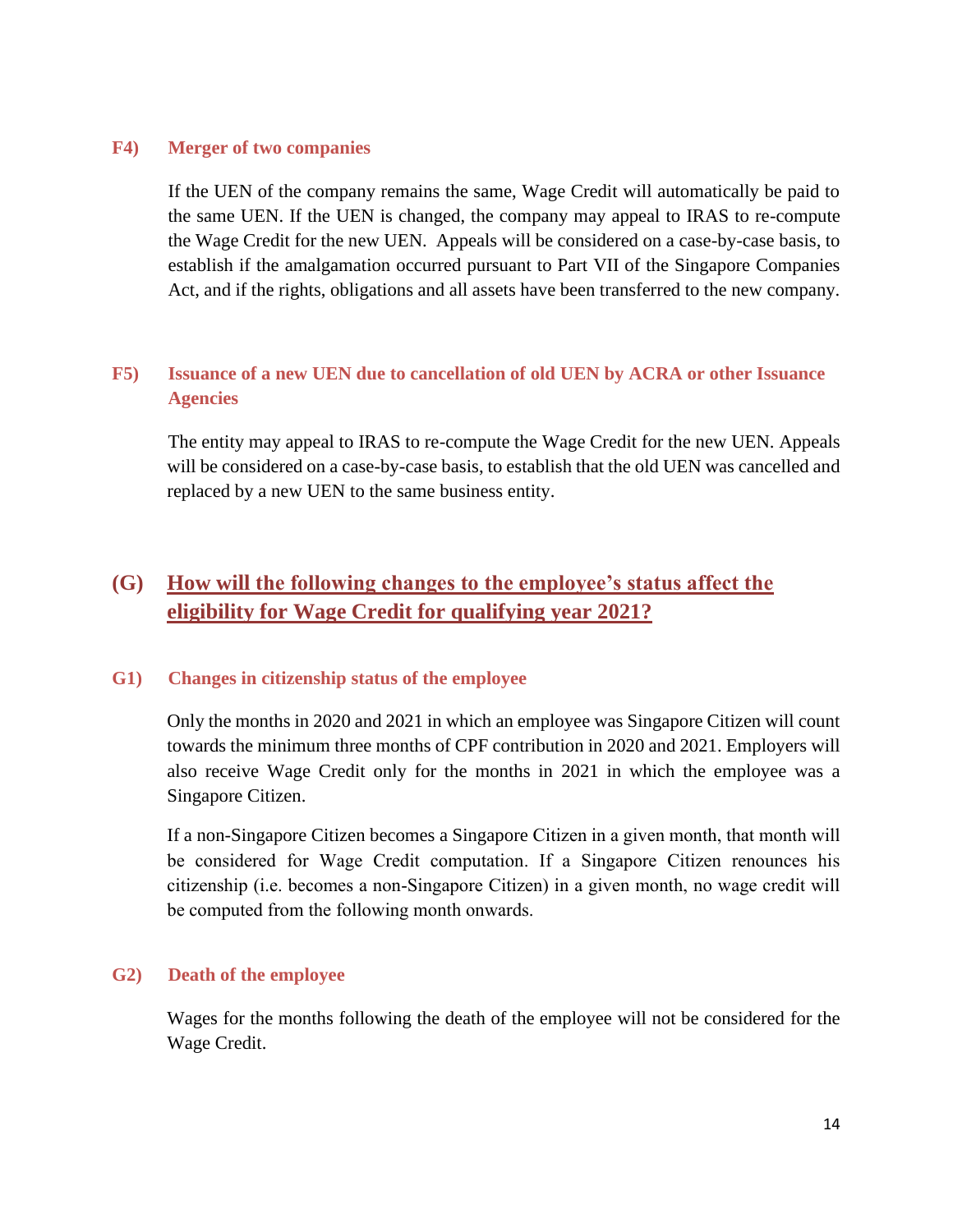#### <span id="page-14-0"></span>**G3) Posting or secondment of employee to an overseas branch of a company**

The employer may still qualify for Wage Credit for Singaporean employees posted to an overseas branch or seconded overseas, even though he does not have to pay CPF contributions on these employees. As long as the employer continues to make CPF contributions on the employee's wages, Wage Credit will be automatically computed based on the employee's CPF contribution records.

But if the employer does not make CPF contributions for the months in which the employee was overseas, Wage Credit will not be computed for these months. The employer may appeal to IRAS to consider these months for Wage Credit. A notional CPF contribution may be required for each month of appeal, to serve as a check that the employer genuinely hired the employee in the month. The employer must also provide documentary proof that he had paid the wages of the employee in those months (e.g. employment contract, pay slips etc.). Appeals will be considered on a case-by-case basis. See (E) Appeals.

### <span id="page-14-1"></span>**(H) Prevention of Abuse of the Scheme**

#### <span id="page-14-2"></span>**H1) How does the Government know the wages that I pay my employees?**

The wages that an employer pays his employee are derived from the compulsory CPF contributions that the employer makes for the employee.

Where there are irregular or significant changes to the CPF contributions made, CPFB/IRAS may investigate the case to ensure the authenticity of the employee and the wages he received. Any attempt by the employer to abuse the Scheme to benefit from the Wage Credit will be dealt with seriously. See question below (H2).

#### <span id="page-14-3"></span>**H2) How will the Government prevent abuse of the Scheme?**

IRAS will be on the lookout for irregular and significant wage changes and employeremployee collusions intended to abuse the Scheme. IRAS may request that employers submit supporting documents for verification or make a Statutory Declaration. Employers must submit all supporting documents requested by IRAS in order to receive their Wage Credit payout.

The Government will firmly deal with wilful misrepresentations and fraudulent activities conducted to benefit from the Scheme.